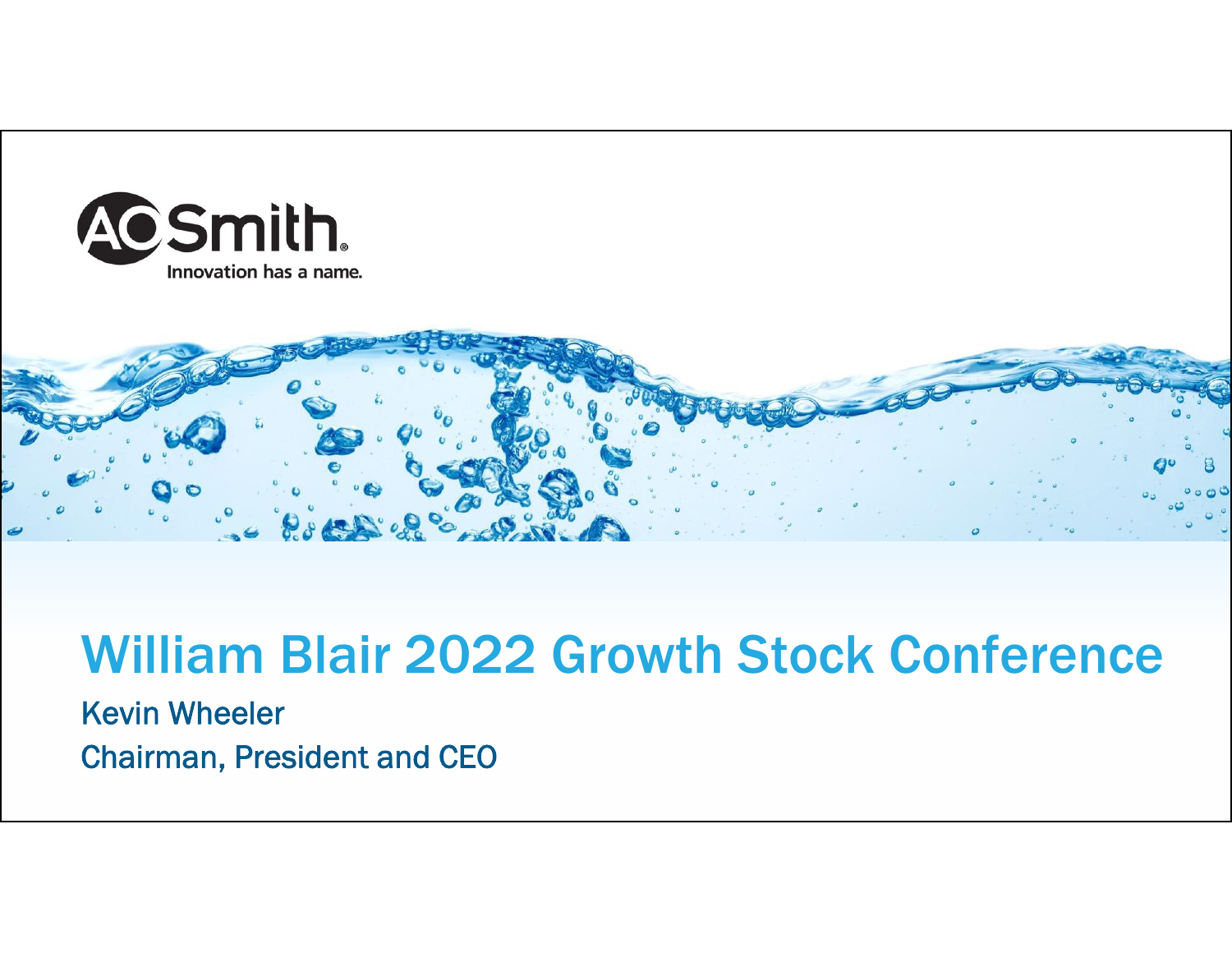### Safe Harbor

This presentation contains statements that we believe are "forward-looking statements" within the meaning of the Private Securities Litigation Reform Act of 1995. Forward-looking statements generally can be identified by the use of words such as "may," "will," "expect," "intend," "estimate," "anticipate," "believe," "continue," " forecast," "guidance" or words of similar meaning. All forward-looking statements are subject to risks and uncertainties that could cause actual results to differ materially from those anticipated as of the date of this presentation. Important factors that could cause actual results to differ materially from these expectations include, among other things, the following: the Company's ability to continue to obtain commodities, components, parts and accessories on <sup>a</sup> timely basis through its supply chain and at expected costs; negative impacts to demand for the Company products, particularly commercial products, and its operations and workforce, as <sup>a</sup> result of the severity and duration of the COVID-19 pandemic; inability of the Company to implement or maintain pricing actions; an uneven recovery of the Chinese economy or decline in the growth rate of consumer spending or housing sales in China; negative impact to our businesses from international tariffs, trade disputes or geopolitical differences including the conflict in Ukraine; potential weakening in the high efficiency boiler market segment in the U.S.; substantial defaults in payment material reduction in purchases by or the loss, bankruptcy or insolvency of <sup>a</sup> major customer; <sup>a</sup> weakening in U.S. residential or commercial construction or instability in our replacement markets; foreign currency fluctuations; inability to successfully integrate or achieve our strategic objectives resulting from acquisitions; competitive pressures on our businesses; the impact of potential information technology or data security breaches; changes in government regulations or regulatory requirements; and adverse developments in general economic, political and business conditions in the key regions of the world. Forward-looking statements included in this presentation are made only as of the date of this presentation, and the company is under no obligation to update these statements to reflect subsequent events or circumstances. All subsequent written and oral forward-looking statements attributed to the company, or persons acting on its behalf, are qualified entirely by these cautionary statements. This presentation contains certain non-GAAP financial measures as that term is defined by the SEC. Non-GAAP financial measures are generally identified by "Adjusted" (Adj.) or "Non-GAAP."

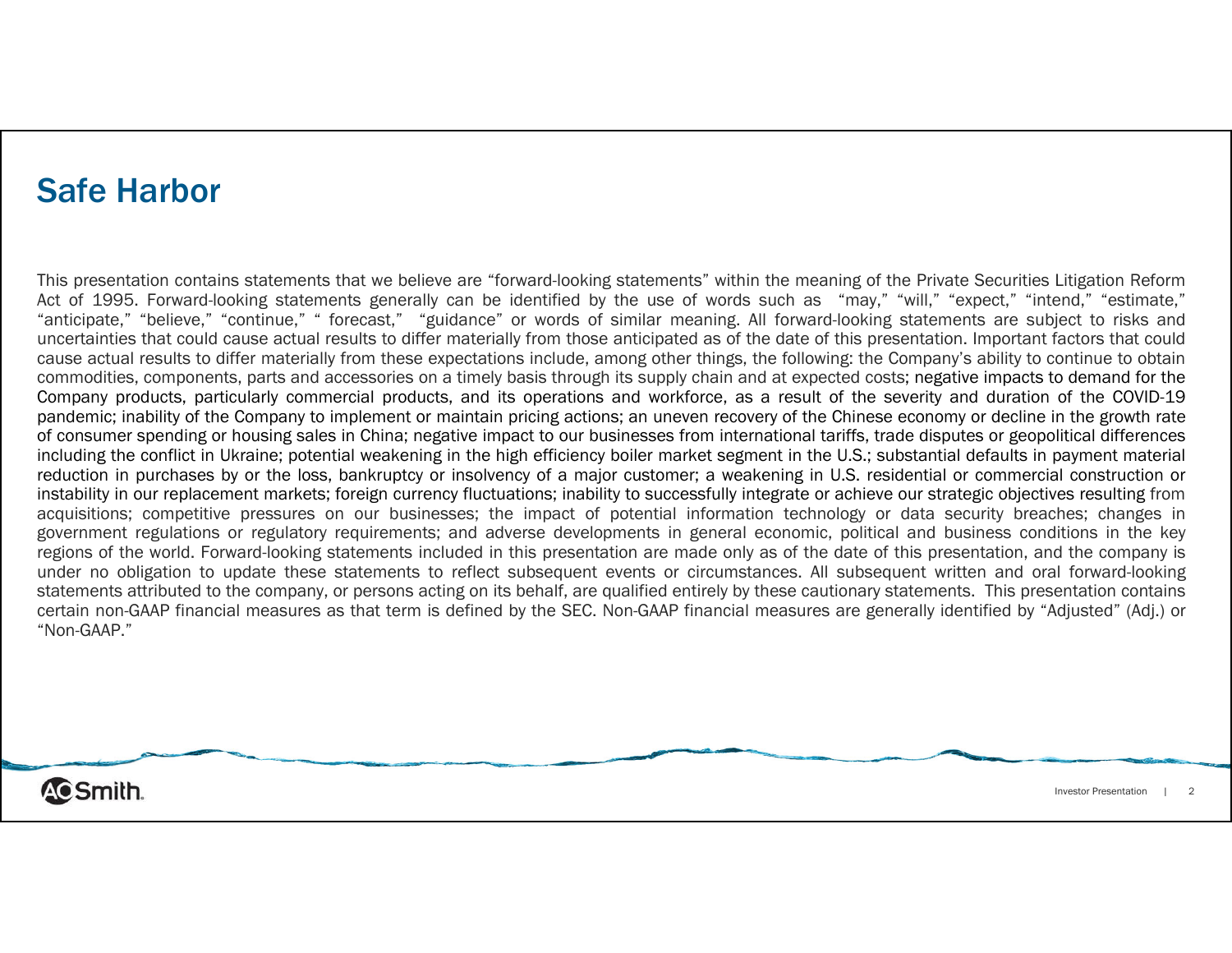## A.O. Smith Snapshot

Global manufacturer of water heaters, boilers and water treatment products for residential and commercial customers

| <b>Headquarters</b>        | <b>Milwaukee, WI</b> |
|----------------------------|----------------------|
| <b>Global Employees</b>    | ~13,700              |
| Mfg. Facilities            | 25                   |
| <b>Countries Served</b>    | $-90$                |
| Sales CAGR <sup>1</sup>    | 6%                   |
| EPS CAGR <sup>1</sup>      | 10%                  |
| Gross Margin <sup>2</sup>  | 37%                  |
| EBIT Margin <sup>2</sup>   | 18%                  |
| Avg. 5-year FCF Conversion | 102%                 |
|                            |                      |



### Leveraging 148 Years of Innovation to Continue Delivering Growth LEADING BRANDS





 $12016 - 2021$ 2 2021

Investor Presentation | 3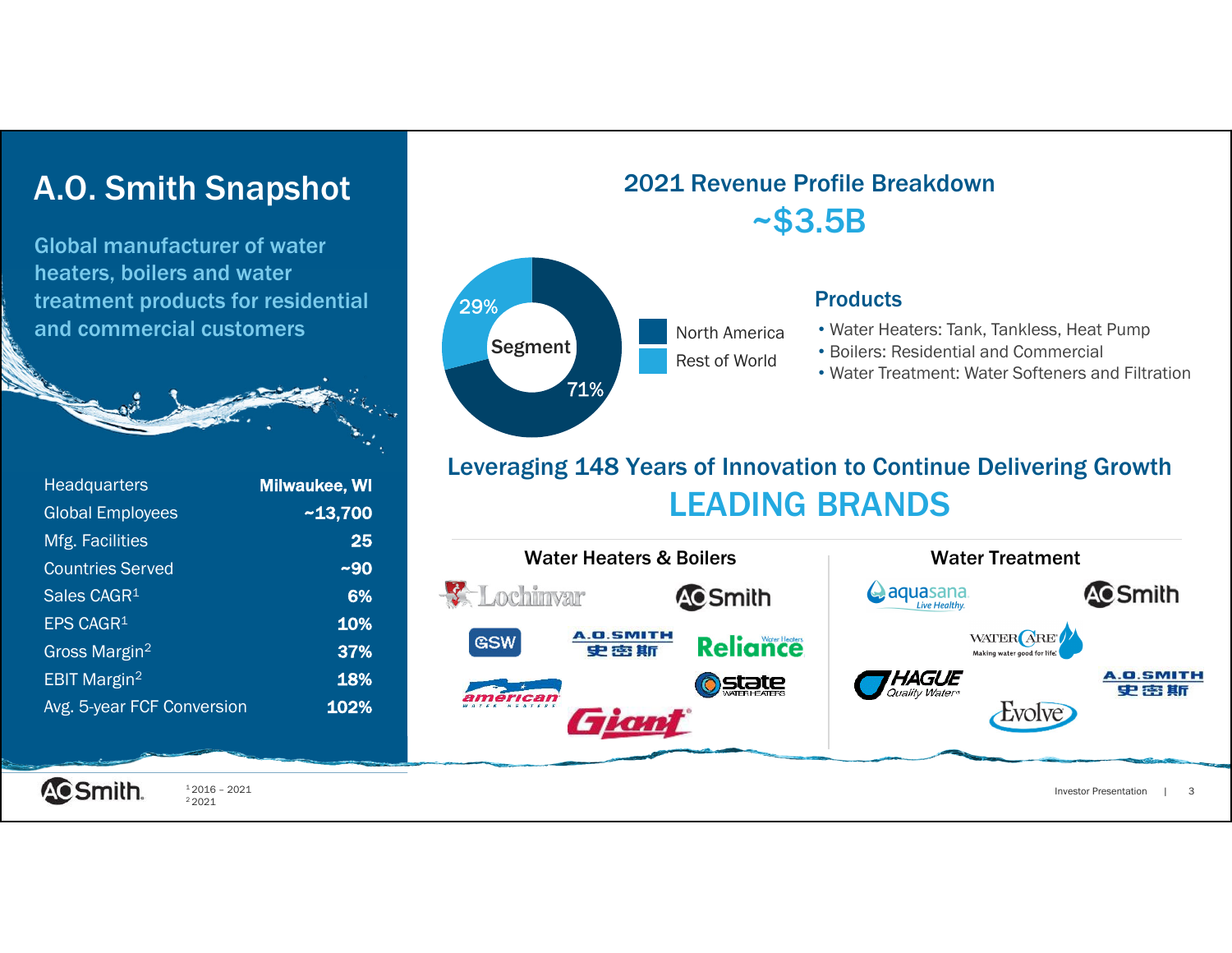## Stable and Profitable Core Business Supports Growth Opportunities

### Our Core BusinessNorth AmericaWater Heaters & Boilers

- • Largest manufacturer and marketer of water heaters and boilers with leading share in both residential and commercial markets
- • Significant reoccurring replacement cycle: 80% to 85% of water heater and boiler sales
- • Increased focus on energy efficiency and decarbonization provide additional growth opportunities in both boilers and water heaters

### Executing Our Current Growth Opportunities

#### Focus on Global Water Treatment

- Growing, fragmented global market with consolidation opportunities
- Omnichannel approach ensures broad market reach
- Global water treatment solutions growth supported by sustainability trend and quality of life issues

#### Expanding Organic Growth in China

- Market primarily wall-hung, tankless, combi-boilers and heat pumps
- A leading supplier of water heaters to residential market with 25+ years of experience
- Focused on the long-term, supported by demographic trends and growing footprint

**ACSmith.** 

Investor Presentation | 4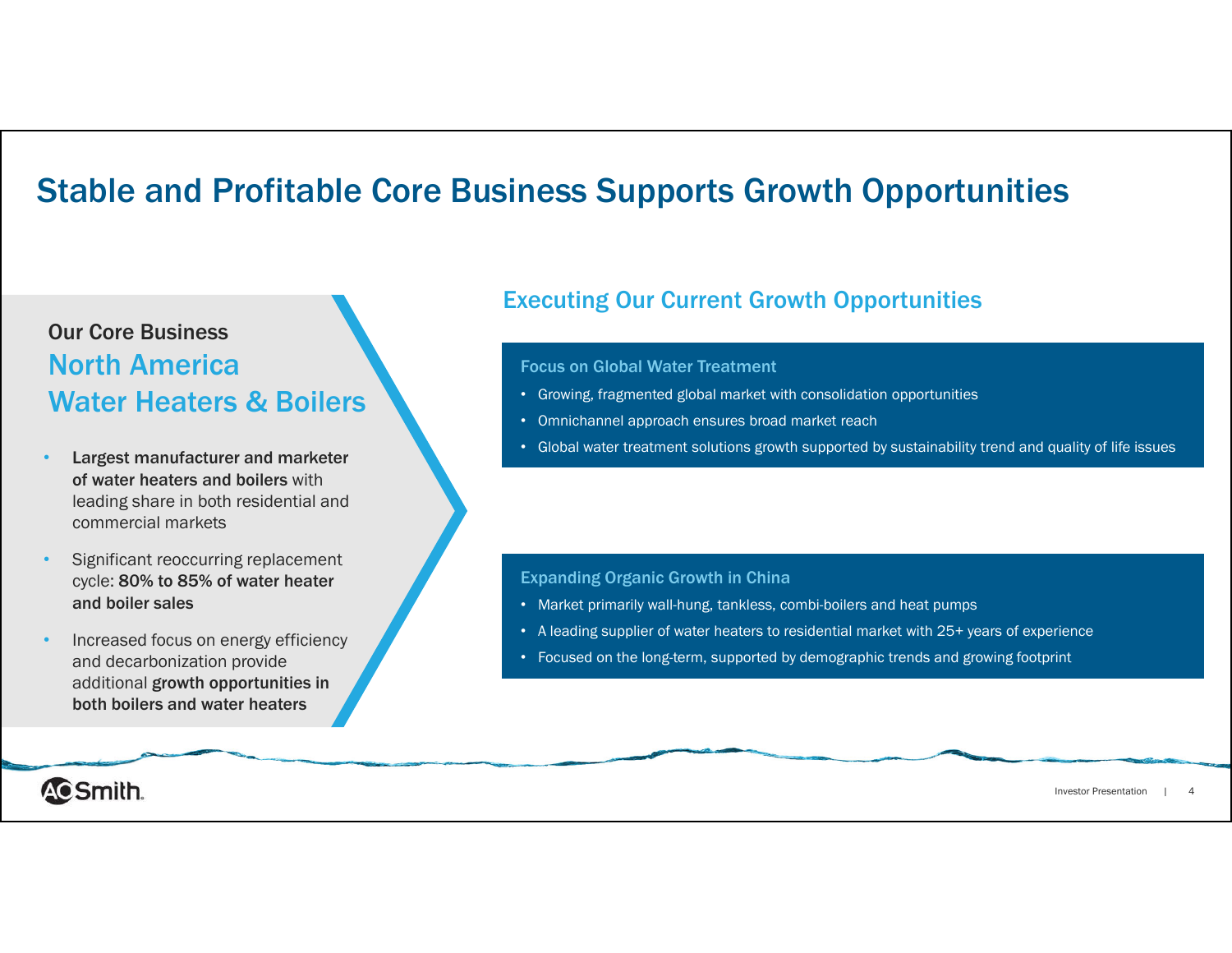# Building a Strong Platform and Growing Scale in Water Treatment (WT) through Organic Growth Supplemented by Strategic Acquisitions

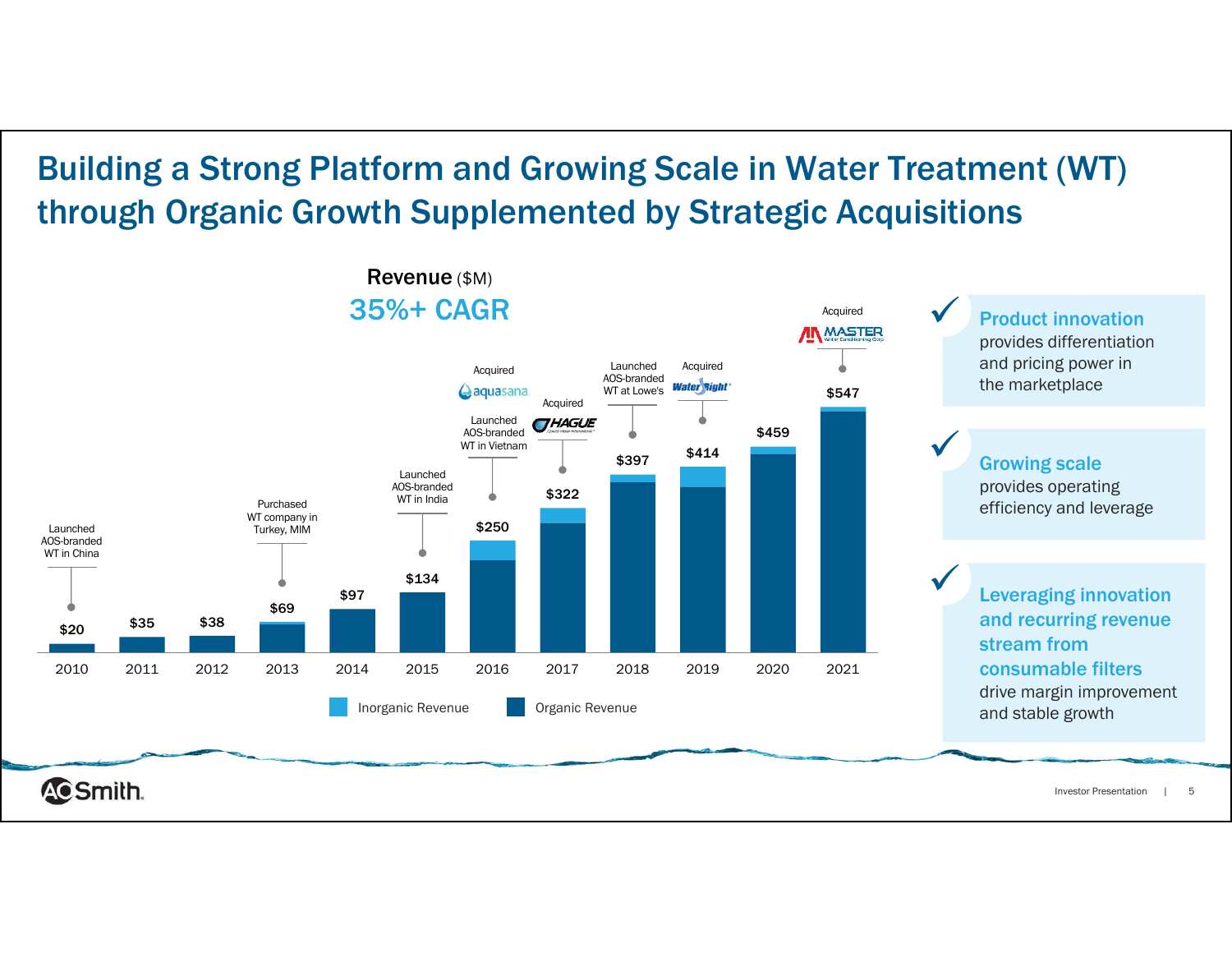

China Overview

#### Growing Product Portfolio Designed and Built in China for China





25+ years of experience operating in China with ability to scale

- Strong in-country leadership
- Operational improvements and organizational changes leading to margin recovery

Well-positioned to reach growing middle and affluent classes

- Premium brand with strong recognition
- Multiple distribution channels, including service network and increasing e-commerce

13,000+ points of sale across country

- ~5,500 exclusive AOS Specialty stores in Tier 1 – Tier 2 cities
- ~7,500 outlets in Tier 3 Tier 6 cities

Continuous innovation around both new products and technology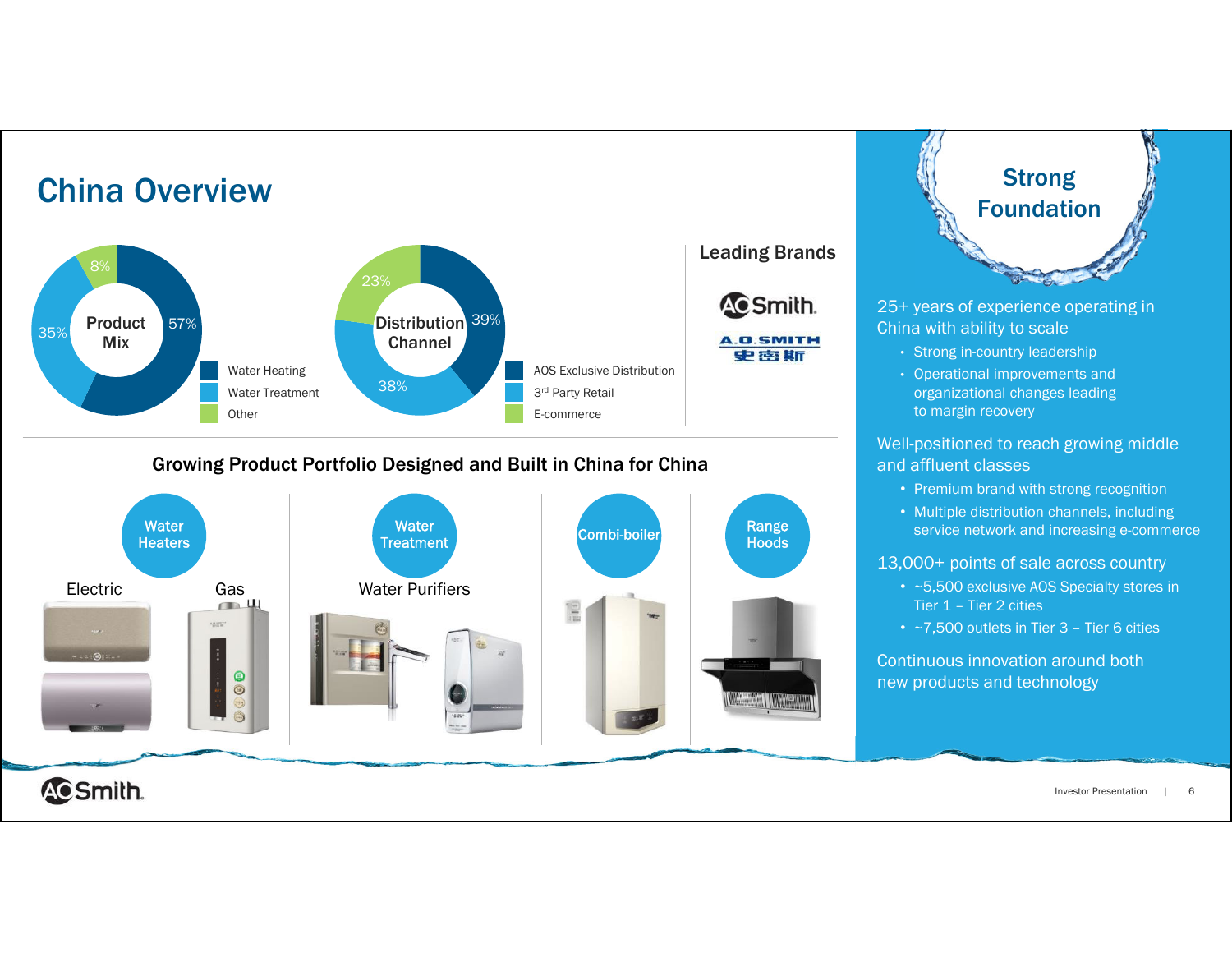### Deep Focus Innovation Drives Significant Growth

Creating new, sustainable technologies in growing and emerging platforms such as heat pumps, condensing water heaters and boilers, and tankless water heaters to drive:

- Digitization
- Connectivity / IoT
- Gas Alternatives



2020 sales of systems and replacements in North America filtered ~180M gallons of drinking water, equivalent to **eliminating** >1.4B plastic bottles of water





Our patented RO membrane element technology decreases the amount of wastewater from water treatment products by up to 200%



High-efficiency, Water Max technology used mainly in our retail water softeners results in: 30% less water and more efficient salt consumption

55% of the steel used to manufacture our water heaters and boilers is sourced from recycled steel and is nearly 100% recyclable



Our high-efficiency water heaters and boilers contribute to decarbonization and carbon neutrality goals by reducing energy consumption and associated GHG emissions

#### Received the 2021 ENERGY STAR® Sustained Excellence Award



Investor Presentation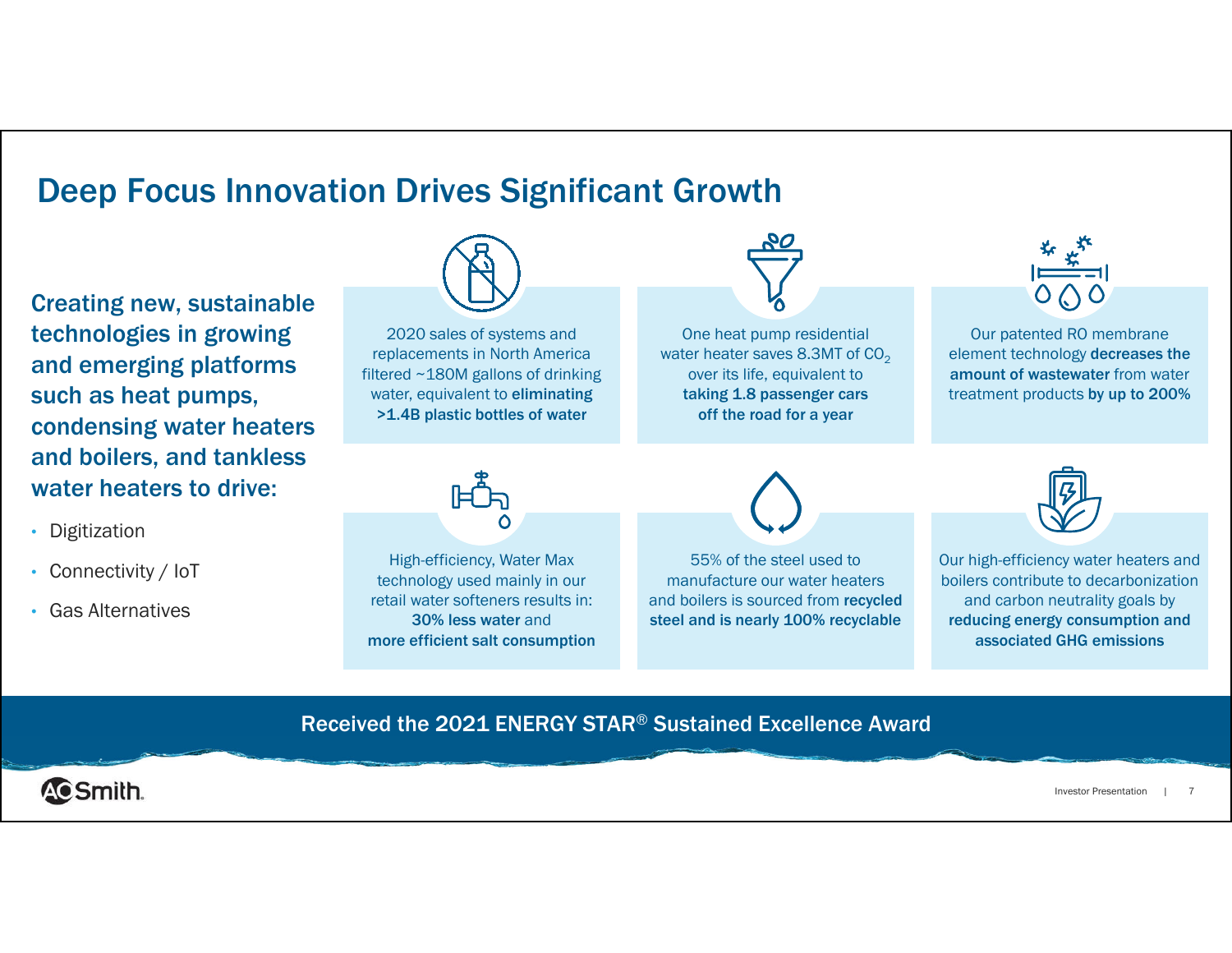# Balanced Capital Allocation Priorities

| <b>Organic</b><br>Growth        | Mix between Capex, NPD / R&D<br>Invested \$75M in CAPEX in 2021 +21% YoY; ~\$75-80M in<br>۰<br>2022<br>R&D totaled \$94M in 2021<br>۰                              |
|---------------------------------|--------------------------------------------------------------------------------------------------------------------------------------------------------------------|
| <b>Acquisitions</b>             | Clear strategic filters and financial criteria<br>Maintain active pipeline<br>$\bullet$                                                                            |
| <b>Dividends</b>                | Conduct peer analysis and assess yield / payout ratio<br>٠<br>5-year dividend rate per share CAGR of 17.2%<br>٠<br>25 consecutive years of dividend increases<br>٠ |
| <b>Share</b><br><b>Buybacks</b> | Current Board authorization of 5.5M shares<br>Target $\sim$ \$400M in FY 2022<br>۰                                                                                 |

A Strong Financial Position Enables Growth through Strategic Acquisitions

#### Strategic Filters

- Grow TAM
- Capitalize on megatrends (e.g., sustainability)
- Geographic expansion
- New water themed platforms
- Grow or leverage existing capabilities or technology
- New or complimentary technology or innovation
- Leverages existing brands

#### Financial Criteria

- Accretive to EPS in the first year
- ROIC above cost of capital by the third year
- Meet risk adjusted IRR hurdle rates
- Margin accretion with growth rates higher than U.S. GDP

**ACSmith.**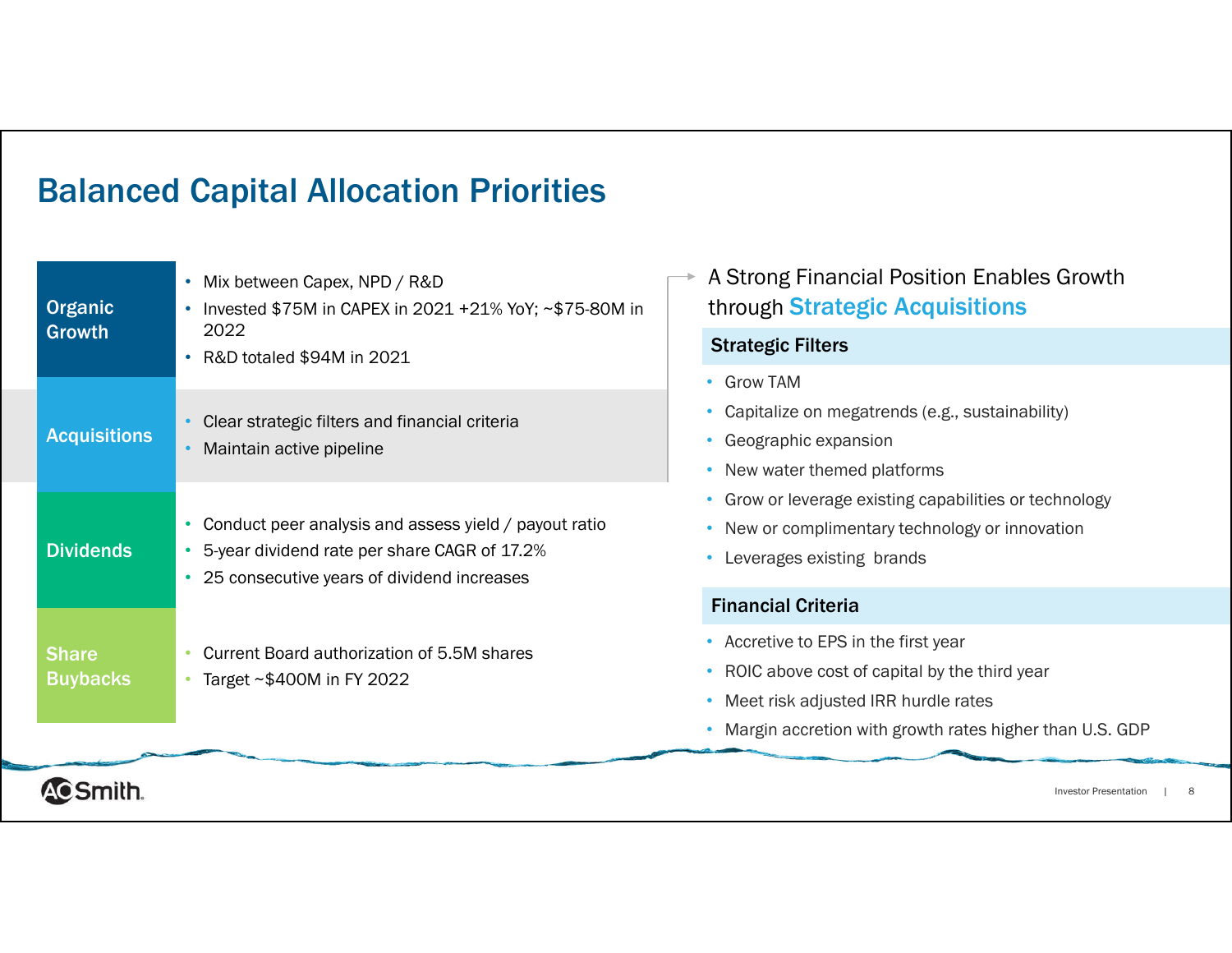